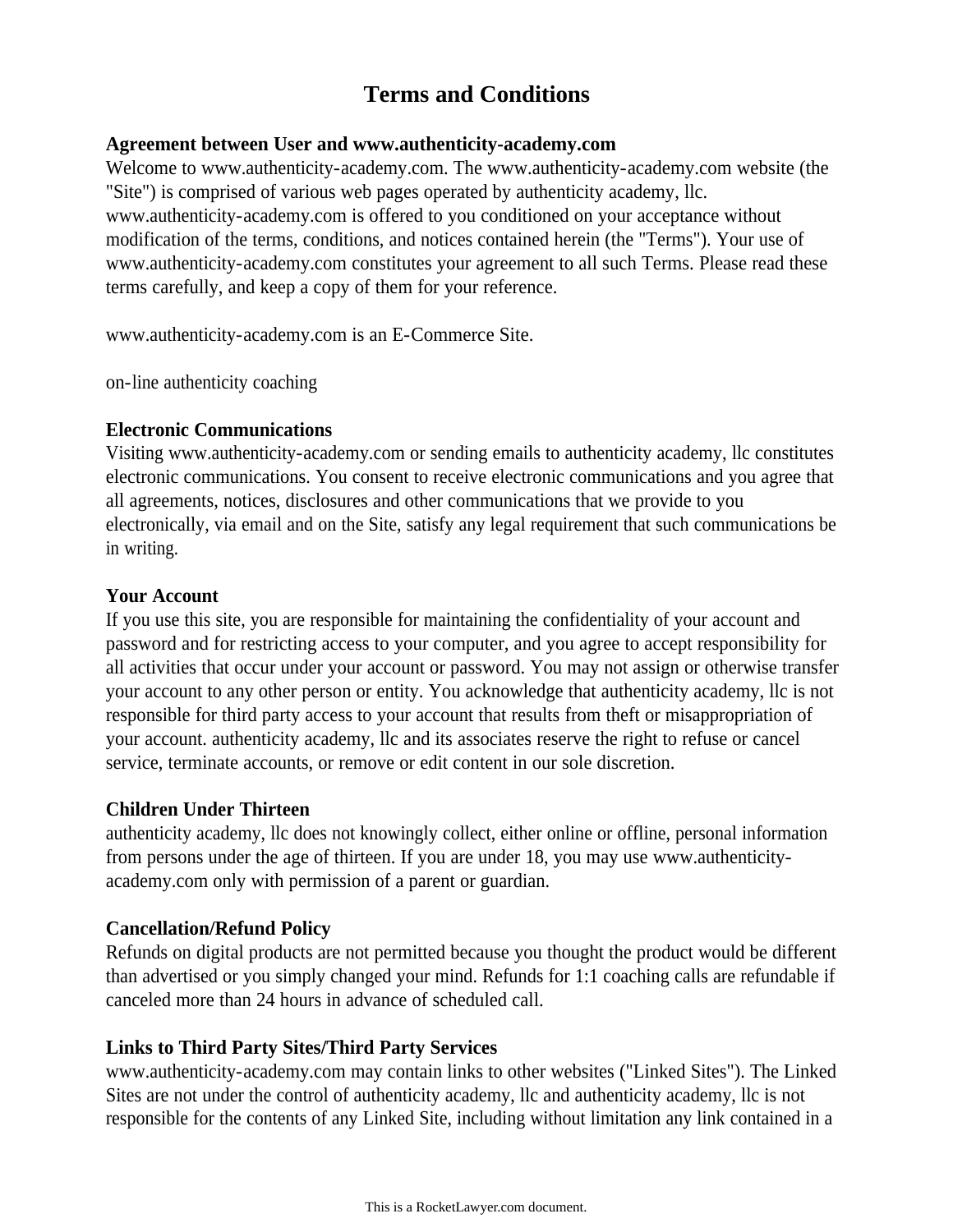Linked Site, or any changes or updates to a Linked Site. authenticity academy, llc is providing these links to you only as a convenience, and the inclusion of any link does not imply endorsement by authenticity academy, llc of the site or any association with its operators.

Certain services made available via www.authenticity-academy.com are delivered by third party sites and organizations. By using any product, service or functionality originating from the www.authenticity-academy.com domain, you hereby acknowledge and consent that authenticity academy, llc may share such information and data with any third party with whom authenticity academy, llc has a contractual relationship to provide the requested product, service or functionality on behalf of www.authenticity-academy.com users and customers.

## **No Unlawful or Prohibited Use/Intellectual Property**

You are granted a non-exclusive, non-transferable, revocable license to access and use www.authenticity-academy.com strictly in accordance with these terms of use. As a condition of your use of the Site, you warrant to authenticity academy, llc that you will not use the Site for any purpose that is unlawful or prohibited by these Terms. You may not use the Site in any manner which could damage, disable, overburden, or impair the Site or interfere with any other party's use and enjoyment of the Site. You may not obtain or attempt to obtain any materials or information through any means not intentionally made available or provided for through the Site.

All content included as part of the Service, such as text, graphics, logos, images, as well as the compilation thereof, and any software used on the Site, is the property of authenticity academy, llc or its suppliers and protected by copyright and other laws that protect intellectual property and proprietary rights. You agree to observe and abide by all copyright and other proprietary notices, legends or other restrictions contained in any such content and will not make any changes thereto.

You will not modify, publish, transmit, reverse engineer, participate in the transfer or sale, create derivative works, or in any way exploit any of the content, in whole or in part, found on the Site. authenticity academy, llc content is not for resale. Your use of the Site does not entitle you to make any unauthorized use of any protected content, and in particular you will not delete or alter any proprietary rights or attribution notices in any content. You will use protected content solely for your personal use, and will make no other use of the content without the express written permission of authenticity academy, llc and the copyright owner. You agree that you do not acquire any ownership rights in any protected content. We do not grant you any licenses, express or implied, to the intellectual property of authenticity academy, llc or our licensors except as expressly authorized by these Terms.

#### **International Users**

The Service is controlled, operated and administered by authenticity academy, llc from our offices within the USA. If you access the Service from a location outside the USA, you are responsible for compliance with all local laws. You agree that you will not use the authenticity academy, llc Content accessed through www.authenticity-academy.com in any country or in any manner prohibited by any applicable laws, restrictions or regulations.

# **Indemnification**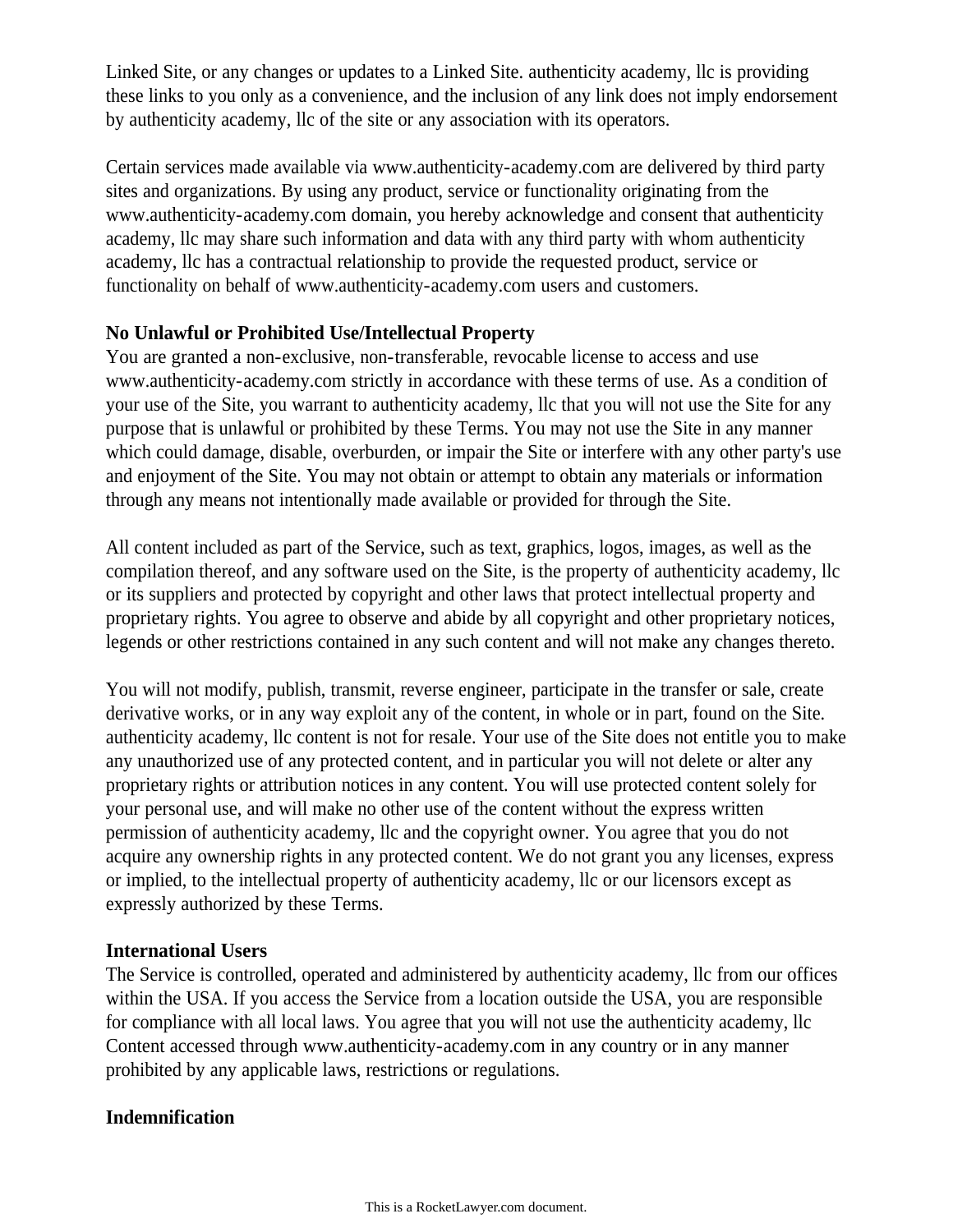You agree to indemnify, defend and hold harmless authenticity academy, llc, its officers, directors, employees, agents and third parties, for any losses, costs, liabilities and expenses (including reasonable attorney's fees) relating to or arising out of your use of or inability to use the Site or services, any user postings made by you, your violation of any terms of this Agreement or your violation of any rights of a third party, or your violation of any applicable laws, rules or regulations. authenticity academy, llc reserves the right, at its own cost, to assume the exclusive defense and control of any matter otherwise subject to indemnification by you, in which event you will fully cooperate with authenticity academy, llc in asserting any available defenses.

## **Arbitration**

In the event the parties are not able to resolve any dispute between them arising out of or concerning these Terms and Conditions, or any provisions hereof, whether in contract, tort, or otherwise at law or in equity for damages or any other relief, then such dispute shall be resolved only by final and binding arbitration pursuant to the Federal Arbitration Act, conducted by a single neutral arbitrator and administered by the American Arbitration Association, or a similar arbitration service selected by the parties, in a location mutually agreed upon by the parties. The arbitrator's award shall be final, and judgment may be entered upon it in any court having jurisdiction. In the event that any legal or equitable action, proceeding or arbitration arises out of or concerns these Terms and Conditions, the prevailing party shall be entitled to recover its costs and reasonable attorney's fees. The parties agree to arbitrate all disputes and claims in regards to these Terms and Conditions or any disputes arising as a result of these Terms and Conditions, whether directly or indirectly, including Tort claims that are a result of these Terms and Conditions. The parties agree that the Federal Arbitration Act governs the interpretation and enforcement of this provision. The entire dispute, including the scope and enforceability of this arbitration provision shall be determined by the Arbitrator. This arbitration provision shall survive the termination of these Terms and Conditions.

# **Class Action Waiver**

Any arbitration under these Terms and Conditions will take place on an individual basis; class arbitrations and class/representative/collective actions are not permitted. THE PARTIES AGREE THAT A PARTY MAY BRING CLAIMS AGAINST THE OTHER ONLY IN EACH'S INDIVIDUAL CAPACITY, AND NOT AS A PLAINTIFF OR CLASS MEMBER IN ANY PUTATIVE CLASS, COLLECTIVE AND/ OR REPRESENTATIVE PROCEEDING, SUCH AS IN THE FORM OF A PRIVATE ATTORNEY GENERAL ACTION AGAINST THE OTHER. Further, unless both you and authenticity academy, llc agree otherwise, the arbitrator may not consolidate more than one person's claims, and may not otherwise preside over any form of a representative or class proceeding.

# **Liability Disclaimer**

THE INFORMATION, SOFTWARE, PRODUCTS, AND SERVICES INCLUDED IN OR AVAILABLE THROUGH THE SITE MAY INCLUDE INACCURACIES OR TYPOGRAPHICAL ERRORS. CHANGES ARE PERIODICALLY ADDED TO THE INFORMATION HEREIN. AUTHENTICITY ACADEMY, LLC AND/OR ITS SUPPLIERS MAY MAKE IMPROVEMENTS AND/OR CHANGES IN THE SITE AT ANY TIME.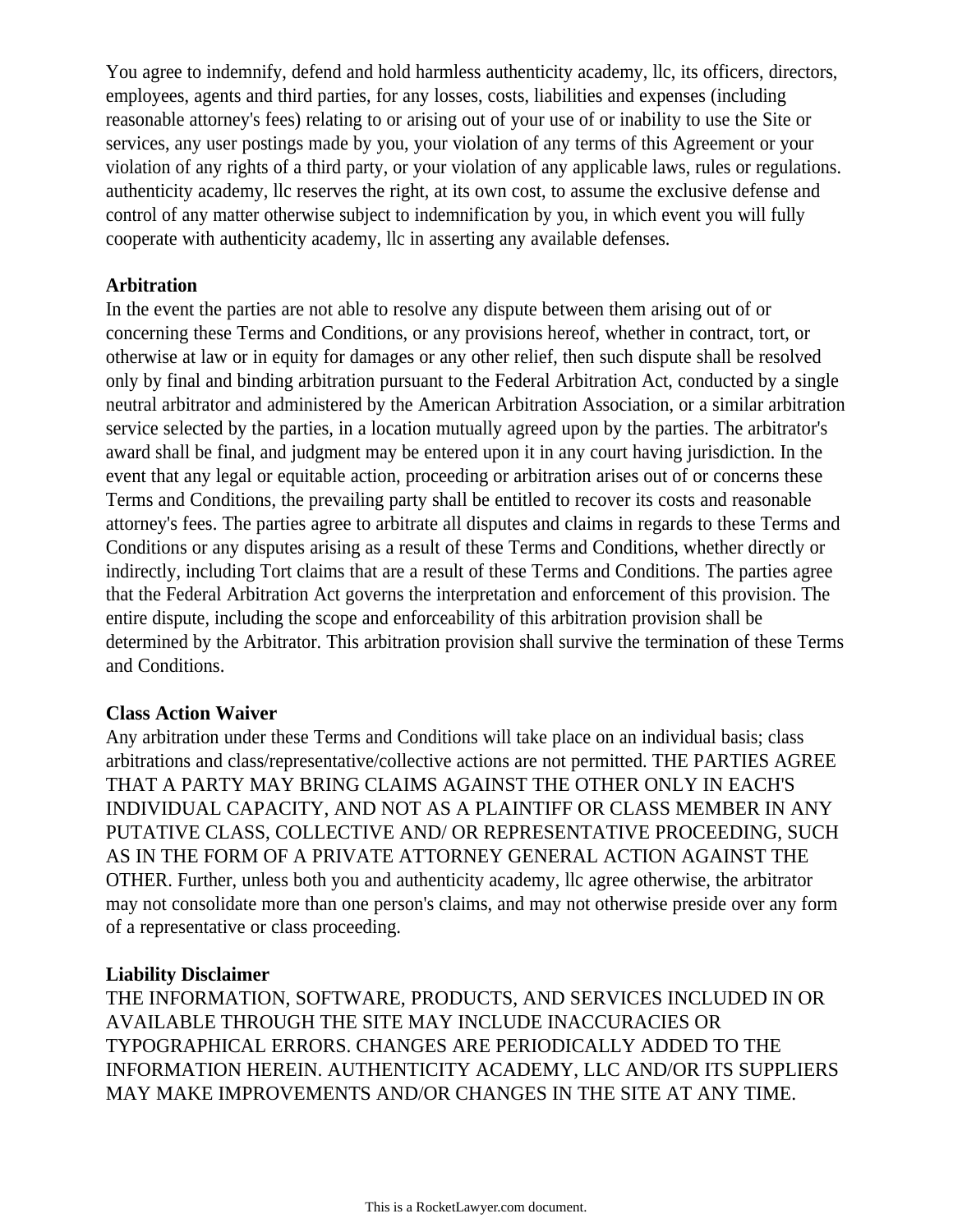AUTHENTICITY ACADEMY, LLC AND/OR ITS SUPPLIERS MAKE NO REPRESENTATIONS ABOUT THE SUITABILITY, RELIABILITY, AVAILABILITY, TIMELINESS, AND ACCURACY OF THE INFORMATION, SOFTWARE, PRODUCTS, SERVICES AND RELATED GRAPHICS CONTAINED ON THE SITE FOR ANY PURPOSE. TO THE MAXIMUM EXTENT PERMITTED BY APPLICABLE LAW, ALL SUCH INFORMATION, SOFTWARE, PRODUCTS, SERVICES AND RELATED GRAPHICS ARE PROVIDED "AS IS" WITHOUT WARRANTY OR CONDITION OF ANY KIND. AUTHENTICITY ACADEMY, LLC AND/OR ITS SUPPLIERS HEREBY DISCLAIM ALL WARRANTIES AND CONDITIONS WITH REGARD TO THIS INFORMATION, SOFTWARE, PRODUCTS, SERVICES AND RELATED GRAPHICS, INCLUDING ALL IMPLIED WARRANTIES OR CONDITIONS OF MERCHANTABILITY, FITNESS FOR A PARTICULAR PURPOSE, TITLE AND NON-INFRINGEMENT.

TO THE MAXIMUM EXTENT PERMITTED BY APPLICABLE LAW, IN NO EVENT SHALL AUTHENTICITY ACADEMY, LLC AND/OR ITS SUPPLIERS BE LIABLE FOR ANY DIRECT, INDIRECT, PUNITIVE, INCIDENTAL, SPECIAL, CONSEQUENTIAL DAMAGES OR ANY DAMAGES WHATSOEVER INCLUDING, WITHOUT LIMITATION, DAMAGES FOR LOSS OF USE, DATA OR PROFITS, ARISING OUT OF OR IN ANY WAY CONNECTED WITH THE USE OR PERFORMANCE OF THE SITE, WITH THE DELAY OR INABILITY TO USE THE SITE OR RELATED SERVICES, THE PROVISION OF OR FAILURE TO PROVIDE SERVICES, OR FOR ANY INFORMATION, SOFTWARE, PRODUCTS, SERVICES AND RELATED GRAPHICS OBTAINED THROUGH THE SITE, OR OTHERWISE ARISING OUT OF THE USE OF THE SITE, WHETHER BASED ON CONTRACT, TORT, NEGLIGENCE, STRICT LIABILITY OR OTHERWISE, EVEN IF AUTHENTICITY ACADEMY, LLC OR ANY OF ITS SUPPLIERS HAS BEEN ADVISED OF THE POSSIBILITY OF DAMAGES. BECAUSE SOME STATES/JURISDICTIONS DO NOT ALLOW THE EXCLUSION OR LIMITATION OF LIABILITY FOR CONSEQUENTIAL OR INCIDENTAL DAMAGES, THE ABOVE LIMITATION MAY NOT APPLY TO YOU. IF YOU ARE DISSATISFIED WITH ANY PORTION OF THE SITE, OR WITH ANY OF THESE TERMS OF USE, YOUR SOLE AND EXCLUSIVE REMEDY IS TO DISCONTINUE USING THE SITE.

#### **Termination/Access Restriction**

authenticity academy, llc reserves the right, in its sole discretion, to terminate your access to the Site and the related services or any portion thereof at any time, without notice. To the maximum extent permitted by law, this agreement is governed by the laws of the State of Missouri and you hereby consent to the exclusive jurisdiction and venue of courts in Missouri in all disputes arising out of or relating to the use of the Site. Use of the Site is unauthorized in any jurisdiction that does not give effect to all provisions of these Terms, including, without limitation, this section.

You agree that no joint venture, partnership, employment, or agency relationship exists between you and authenticity academy, llc as a result of this agreement or use of the Site. authenticity academy, llc's performance of this agreement is subject to existing laws and legal process, and nothing contained in this agreement is in derogation of authenticity academy, llc's right to comply